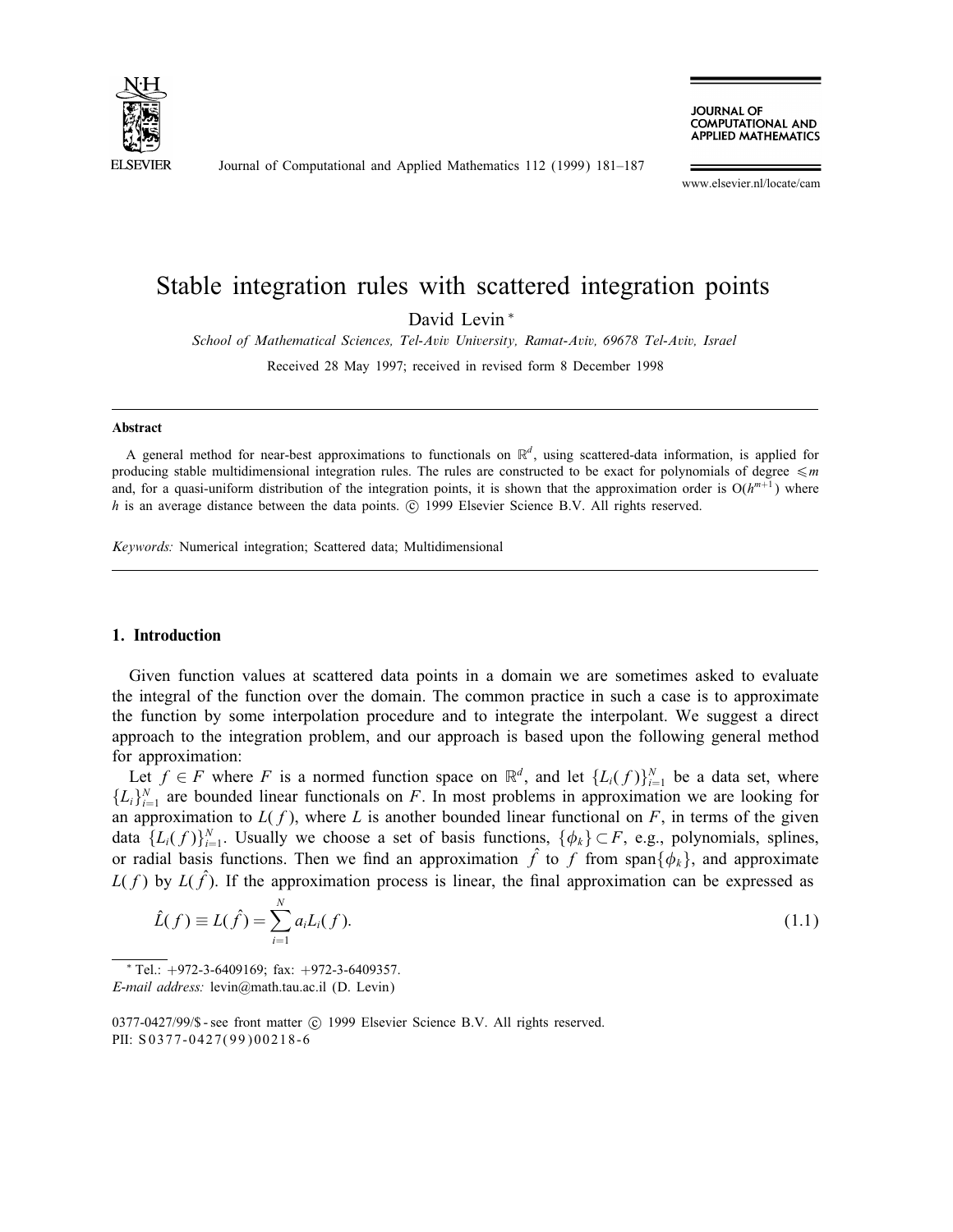In analyzing the approximation error, or the approximation order, we are frequently using the fact that the approximation procedure is exact for a finite set of fundamental functions  $P \equiv \text{span}{p_j}_{j=1}^J \subset F$ . Usually, we choose P to be  $\prod_m$ , the space of polynomials of total degree  $\leq m$ .

$$
\hat{L}(p) = \sum_{i=1}^{N} a_i L_i(p) = p, \ p \in P.
$$
\n(1.2)

In case the basis functions  $\{\phi_k\} \subset F$  are locally supported (e.g., B-splines) and  $P = \Pi_m$ , and under some proper assumptions on the distribution of the data points, it can be shown that the resulting approximation error is  $O(h^{m+1})$ , where h is an average distance between the data points. Another way of analyzing the approximation error follows directly from the representation (1.1).

Let  $\Omega_0 \subset \mathbb{R}^d$  be the support of the functional L, i.e.  $L(g) = 0$  for all g vanishing on  $\Omega_0$ , and let  $\Omega_N$  denote the support of  $\sum_{i=1}^N a_i L_i$ . Also let p be the best approximation to f from the set P on  $\varOmega\equiv\varOmega_{0}\cup\varOmega_{N},$ 

$$
E_{\Omega,P}(f) \equiv ||f - p||_{\Omega} = \inf_{q \in P} ||f - q||_{\Omega},
$$
\n(1.3)

where  $\|\cdot\|_{\Omega}$  is the natural restriction to  $\Omega$  of the norm on F. Using (1.2) it follows that

$$
|L(f) - \hat{L}(f)| \le |L(f) - L(p)| + |L(p) - \hat{L}(f)|
$$
  
\n
$$
\le ||L|| ||f - p||_{\Omega} + \left| \sum_{i=1}^{N} a_{i}L_{i}(f - p) \right|
$$
  
\n
$$
\le ||L|| ||f - p||_{\Omega} + \sum_{i=1}^{N} |a_{i}|| |L_{i}|| ||f - p||_{\Omega}
$$
  
\n
$$
= \left( ||L|| + \sum_{i=1}^{N} |a_{i}|| |L_{i}|| \right) E_{\Omega, P}(f).
$$
 (1.4)

Thus, a bound on the error, in the approximation  $(1.1)$  is given in terms of the norms of L and the  $L_i$ 's, the coefficients  $\{a_i\}_{i=1}^N$ , and of  $E_{\Omega,P}(f)$ , the error of best approximation to f on  $\Omega$  from P. Similarly, let  $\tilde{p}$  be the best approximation to f on  $\Omega$  from all  $q \in P$  such that  $L(q) = L(f)$ , and let

$$
E_{\Omega,P}^L(f) \equiv ||f - \tilde{p}||_{\Omega} = \inf_{q \in P, L(q) = L(f)} ||f - q||_{\Omega}.
$$
\n(1.5)

Then it follows that

$$
|L(f) - \hat{L}(f)| \leq \sum_{i=1}^{N} |a_i|||L_i||E_{\Omega,P}^L(f).
$$
\n(1.6)

Let us assume that the data set  $\{L_i(f)\}_{i=1}^N$  is finite and  $J \le N$ . In [6] we use the Backus–Gilbert approach [1–4], to find the coefficients vector  $\bar{a} = \{a_1, \ldots, a_N\}$  for the approximation  $\hat{L}(f) = \sum_{i=1}^{N} a_i L_i(f)$ by minimizing the quadratic form

$$
Q = \sum_{i=1}^{N} w(L_i, L) a_i^2,
$$
\n(1.7)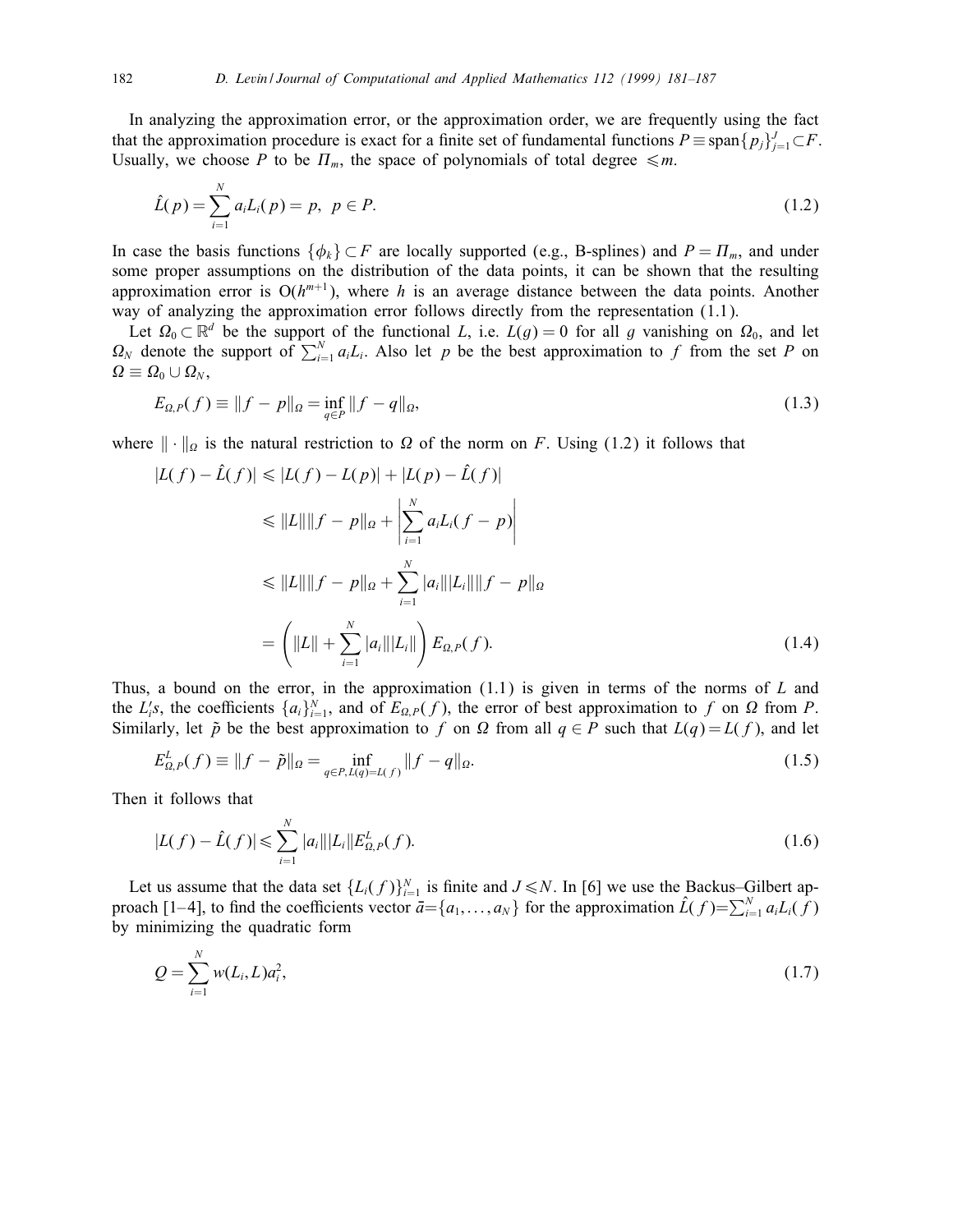subject to the linear constraints

$$
\sum_{i=1}^{N} a_i L_i(p_j) = L(p_j), \quad j = 1, ..., J.
$$
\n(1.8)

In (1.7)  $\{w(L_i, L)\}\$  are non-negative weights,  $w(L_i, L)$  represents a separation measure between the functionals  $L_i$  and  $L$ ,  $w(L_i, L) > 0$  if  $L_i \neq L$ .

Assume  $L \neq L_k$ ,  $k = 1,...,N$ , and Rank $(E) = J$  where  $E_{i,j} = L_i(p_i)$  for  $1 \le i \le N$ ,  $1 \le j \le J$ . It is shown in  $[6]$  that the approximation defined by the constraint minimization problem  $(1.7)$ ,  $(1.8)$  is  $\hat{L}(f) = \sum_{i=1}^{N} a_i L_i(f)$  with

$$
\bar{a} = D^{-1}E(E^t D^{-1}E)^{-1}\bar{c},\tag{1.9}
$$

where  $D = 2Diag\{w(L_1, L),..., w(L_N, L)\}\$  and  $\bar{c} = (L(p_1),..., L(p_J))$ <sup>t</sup>. A typical example is the interpolation problem, where  $\{L_i\}$  and L are the point evaluation functionals,  $L_i(f) = f(x_i)$ ,  $1 \le i \le N$ , and  $L(f)=f(x)$ . In this case, we take  $w(L_i, L)=\eta(||x-x_i||)$ , where  $\eta(t)$  is fast decreasing as  $t \to \infty$ , and it is important to note that  $a_i = a_i(x)$ ,  $1 \le i \le N$ . Namely, the coefficients in the approximating functional  $\hat{L}$  vary with the point x.

The resulting approximant is closely related to the moving least-squares method of McLain [8,9], which is further discussed by Lancaster and Salkauskas [7]. In [6] we demonstrate and analyze the method for univariate interpolation, smoothing and derivative approximation, and for scattered-data interpolation and derivative approximation in  $\mathbb{R}^d$ ,  $d = 2, 3$ . In the present work we suggest to use the method for deriving numerical integration rules based upon scattered-data information.

#### 2. Integration formulas with scattered nodes

In this work we consider the approximation of

$$
I(f, \Omega) = \int_{\Omega} w(x) f(x) \, \mathrm{d}x,\tag{2.1}
$$

where  $\Omega$  is a domain in  $\mathbb{R}^d$ ,  $w(x) \ge 0$  on  $\Omega$ , and f is a smooth enough function. We assume that values of f are given on a set  $X = \{x_i\}_{i=1}^N \subset \Omega$  and we look for an integration formula of the form

$$
I_N(f, \Omega) = \sum_{i=1}^N A_i f(x_i).
$$
 (2.2)

Following [10] and [5], our goal is to achieve a formula which is stable, i.e.,  $\sum_i^N |A_i|$  is as small as possible, and for which we can prove an approximation order result. We restrict the discussion to sets of nodes as defined below.

**Definition** (Sets h- $\rho$ - $\delta$ , of mesh size h, density  $\leq \rho$ , and separation  $\geq h\delta$ ). Let  $\Omega$  be a domain in  $\mathbb{R}^d$ , and consider sets of data points in  $\Omega$ . We say that the set  $X = \{x_i\}_{i=1}^N$  is a set  $h-\rho-\delta$  if

1. h is the minimal number such that

$$
\Omega \subset \bigcup_{i=1}^N B(x_i, h/2),\tag{2.3}
$$

where  $B(x, r)$  is the closed ball of radius r with center x.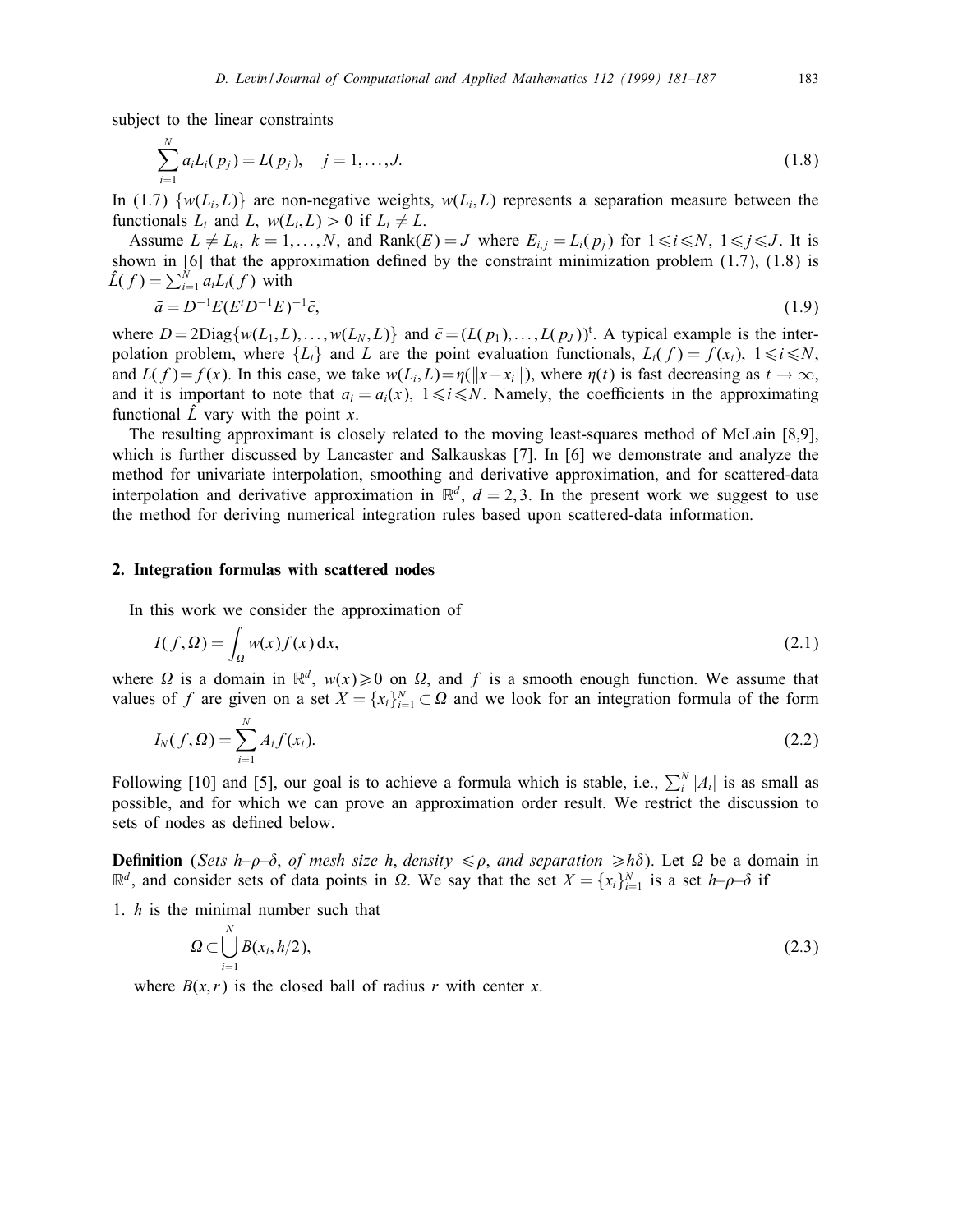2.

$$
\#\{X \cap B(y, qh)\} \leqslant \rho q^d, \quad q \geqslant 1, \quad y \in \Omega. \tag{2.4}
$$

Here,  $\#\{Y\}$  denotes the number of elements of a given set Y. 3.  $\exists \delta > 0$  such that

$$
||x_i - x_j|| \ge h\delta, \quad 1 \le i < j \le N. \tag{2.5}
$$

Let f be a function in  $C^{m+1}(\Omega)$ . Then, for sets  $h-\rho-\delta$  of nodes, with fixed  $\rho$  and  $\delta$ , we would like to get

$$
|I(f,\Omega)-I_N(f,\Omega)|\leqslant C\cdot h^{m+1},\tag{2.6}
$$

as  $h \rightarrow 0$ .

Let us suppose that we know how to evaluate  $I(p, \Omega)$  for  $p \in \Pi_m$ . Then, the obvious strategy for defining a good stable integration formula would be to find the weights  $\{A_i\}$  in (2.2) such that

$$
I_N(p,\Omega) = I(p,\Omega), \quad p \in \Pi_m,\tag{2.7}
$$

and  $\sum_{i=1}^{N} |A_i|$  is minimal. This problem is not well posed, and it usually has infinitely many solutions. It is not clear how to extract an integration rule which satisfies an approximation order result like (2.6). In the following, we suggest a composite rule strategy for building the integration formula (2.2). We decompose the domain  $\Omega$  into subdomains of diameter O(h),  $\Omega = \bigcup_{k=1}^{K} E_k$ ,  $E_k \cap E_j = \emptyset$ for  $k \neq j$ . For each  $E_k$  we then construct an integration formula

$$
I_N^m(f, E_k) = \sum_{i=1}^N A_i^{(k)} f(x_i) \approx I(f, E_k)
$$
\n(2.8)

which is as local and as stable as possible. Then we aggregate all the local formulae into a global integration rule (2.2) over  $\Omega$  with

$$
A_i = \sum_{k=1}^{K} A_i^{(k)} \tag{2.9}
$$

and we denote this rule by  $I_N^m(f, \Omega)$ . Note that the rule also depends upon the specific decomposition of  $\Omega$  into subdomains. Following the general idea presented in the introduction we propose the following procedure for defining an integration formula of order m on a subdomain  $E \subset \Omega$ .

Let us assume that the integrals  $I(p, E)$ , for  $p \in \Pi_{m}$ , are easily computable, and let  $x^*$  be some center of E. We define an approximation  $I_N^m(f, E) = \sum_i^N a_i f(x_i) \approx I(f, E)$  so that the rule is exact for  $\Pi_m$ , i.e.,

$$
I_N^m(p,E) = I(p,E), \quad \forall \, p \in \Pi_m. \tag{2.10}
$$

Furthermore, for the localization of the rule and for controlling the magnitudes of the weights we require that the  $\{a_i\}$  minimize the quadratic form

$$
Q = \sum_{i=1}^{N} \eta(\|x^* - x_i\|) a_i^2,
$$
\n(2.11)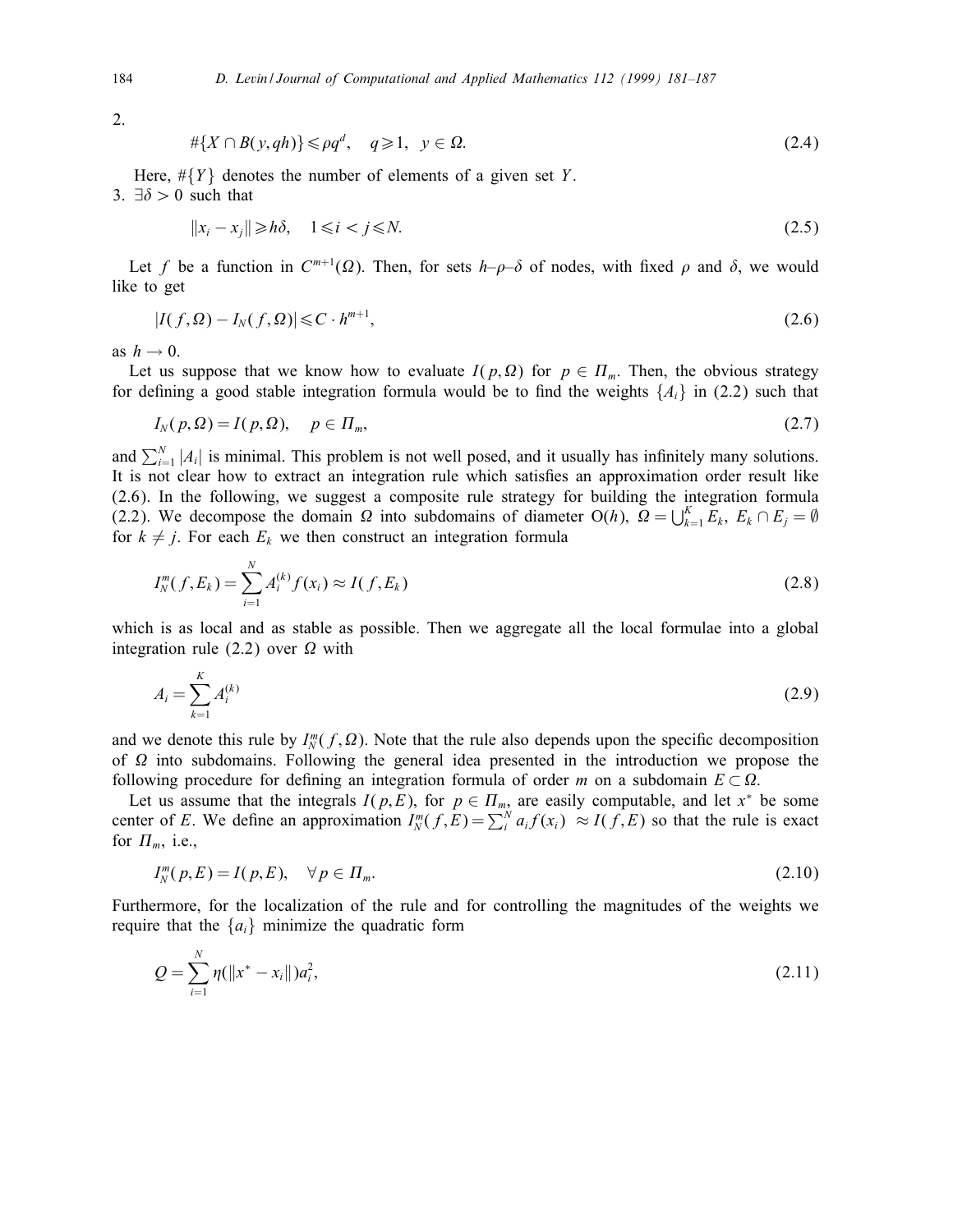with a fast increasing, finitely supported, weight function

$$
\eta(r) = \exp(r^2/h^2)\chi_s(r/h),\tag{2.12}
$$

where  $\chi_s$  is the characteristic function of the open ball of a radius s around  $x = 0$ , and s is some fixed number so that  $E \subset B(x^*, sh)$ .

In the framework of the general procedure presented in the Introduction,  $L(f) = I(f, E)$  and  $L_i(f) = f(x_i)$ ,  $i = 1,...,N$ . Consequently, the solution of the constraint minimization problem (2.10) and (2.11) is given by (1.9), namely  $\bar{a} = D^{-1}E(E^t D^{-1}E)^{-1}\bar{c}$  with

$$
D = 2\text{Diag}\{\eta(\|x^* - x_1\|), \ldots, \eta(\|x^* - x_N\|)\},\
$$

$$
E_{i,j} = p_j(x_i), \quad 1 \leq i \leq N, \quad 1 \leq j \leq J
$$

and  $\bar{c} = (I(p_1, E),..., I(p_J, E))^t$ . Here  $J = \begin{pmatrix} d+m \\ m \end{pmatrix}$  is the dimension of  $\Pi_m$  and the computation of the coefficients vector  $\bar{a}$  involves the solution of a full linear system of order  $J$ .

In the following, we present an approximation order theorem for the resulting aggregated approximation to  $I(f,\Omega)$ , defined by (2.2) and (2.9) with weights  $\{A_i^{(k)}\}$  defined as the coefficients  $\{a_i\}$ obtained by the above process applied for  $E = E_k$ .

**Theorem.** Let f be a function in  $C^{m+1}(\Omega)$ , and consider sets  $h - \rho - \delta$  of data points with fixed  $\rho$ and  $\delta$ . Then, there exists  $h^* > 0$  such that the approximation  $I_N^m(f, \Omega)$  defined by (2.2) and (2.9), with  $\eta$  given by (2.12), satisfies

$$
|I(f,\Omega) - I_N^m(f,\Omega)| \le C h^{m+1},\tag{2.13}
$$

for  $0 < h \leq h^*$ .

**Proof.** For a fixed h we decompose the domain  $\Omega$  into subdomains of diameter  $O(h)$ , such that  $\Omega = \bigcup_{k=1}^K E_k$ ,  $E_k \cap E_j = \emptyset$  for  $k \neq j$ . As in [6] it can be shown that, for a sufficiently small h, there exists a fixed  $s > 0$  (for the definition of  $\eta$  in (2.12)) such that the approximation on each subdomain  ${E<sub>k</sub>}$  satisfies

$$
|I(f, E_k) - I_N^m(f, E_k)| \leqslant C_1 h^{m+1} \times \text{Volume}(E_k) \leqslant C_2 h^{m+1+d},\tag{2.14}
$$

where  $C_1$  and  $C_2$  are constants independent of k and h. Summing up all the approximations  $I_N^m(f, E_k)$ , noting that there are  $O(h^{-d})$  subdomains, the result (2.13) follows.  $□$ 

## 3. Numerical demonstration — Scattered data integration rules in  $\mathbb{R}^2$  and  $\mathbb{R}^3$

In this section we present some results on the application of the suggested method for deriving integration formulae. We consider scattered nodes in domains in  $\mathbb{R}^2$  and  $\mathbb{R}^3$ , and we try to show that the method gives good stable integration rules. We examined integration rules over  $\Omega = [0,1]^d$ based upon data points scattered in [0, 1]<sup>d</sup>, for  $d = 2, 3$ , and obtained very good approximations for many test functions. The weight function  $\eta$  used in our experiments is

$$
\eta(r) = \exp(r^2/h^2). \tag{3.1}
$$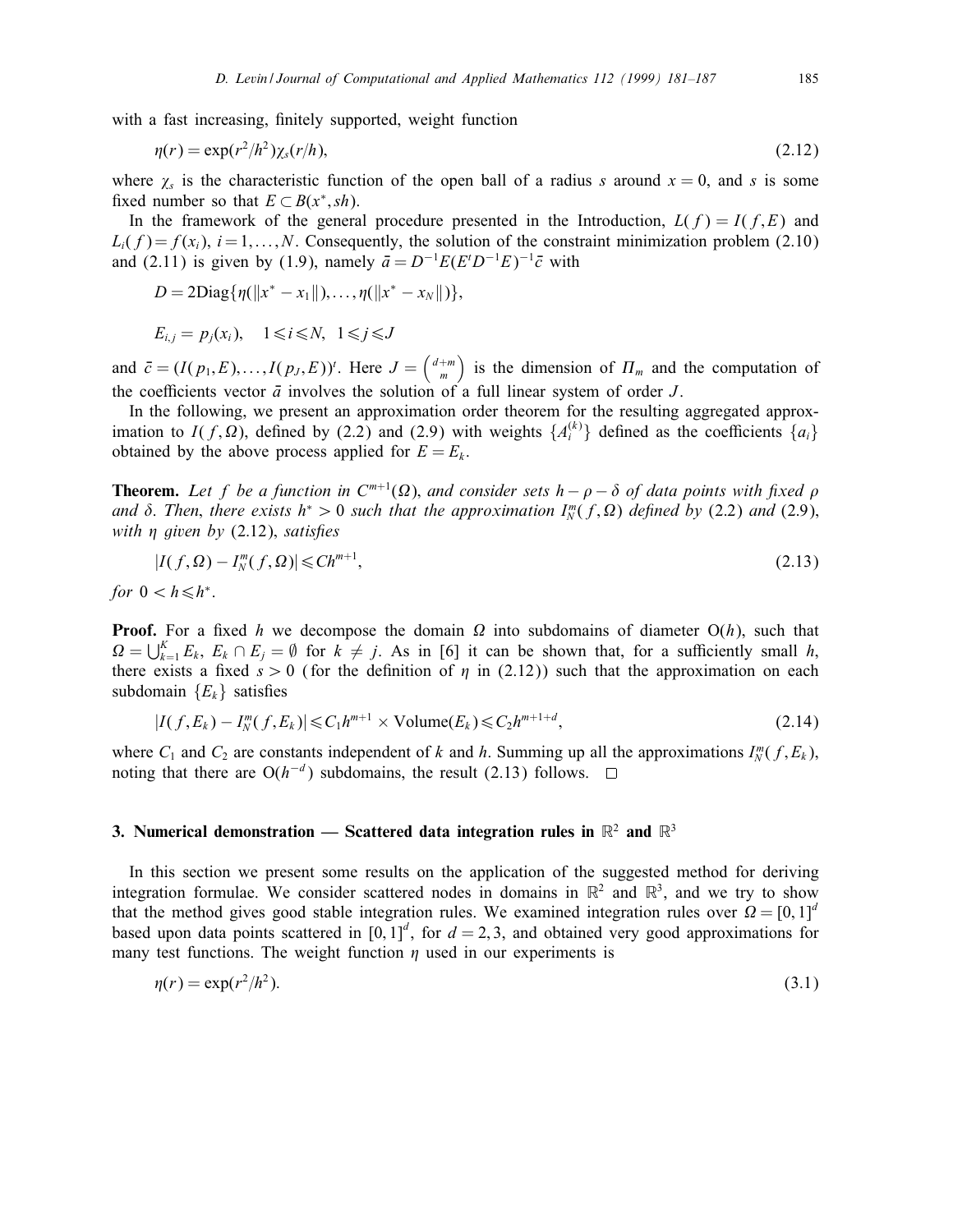

Fig. 1. The weights for the integration rule  $I_{81}^3(f, \Omega)$ .

In one of the experiments we applied the method for a set of 81 data points randomly chosen in  $[0, 1]^2$ , with a corresponding  $h = 0.25$  in (3.1). In Fig. 1 we display the weights of the resulting integration rule (2.2) which is obtained as described in Section 2, with the exactness class  $\Pi_3$  ( $J = 10$ ). We used the decomposition of  $[0, 1]^2$  into squares of size 0.25 × 0.25 and we denote this approximation by  $I_{81}^3(f, \Omega)$ . Each intergation point is represented by a circle of area equals the absolute value of the corresponding weight. The circles are open to the right if the weights are positive, and to the left if negative. We observe that the weights are all positive, and that there are larger weights where there are fewer data points. The application of the integration rule to the function  $f(x, y) = e^{x-y}$  yields a relative error ~ 0.000065, while for the function  $f(x, y) = e^{5(x-y)}$  the relative error is ~ 0.0317, which is consistent with an approximation order 4.

Similar properties were observed in the 3-D case. We applied the method of exactness class  $\Pi_2$ in  $\mathbb{R}^3$  ( $J = 10$ ) for a set of 729 integration points randomly chosen in [0, 1]<sup>3</sup>, with  $h = 0.25$  in (3.1). Here the subdomains are chosen to be boxes of size  $0.25 \times 0.25 \times 0.25$ . Here we choose to display the weights of the integration rule for the subdomain  $E = [0.75, 1]^3$ . The weights are depicted in Fig. 2, where each integration point is represented by a box of size proportional to the value of the corresponding weight in the rule for  $I_{729}^2(f, E)$ . The boxes are open above if the corresponding weights are positive, and below if negative. We observe that the significant weights are all positive, and that they are all in a small neighborhood of the subdomain  $E$ . Here also all the weights of the integration rule  $I_{729}^2(f,[0,1]^3)$  turn to be positive. We remark that this is not always true. However, the number and the magnitudes of the negative weights are always very small. The application of the integration rule to the function  $f(x, y) = e^{x-y+z}$  yields a relative error ~ 0.000165, while for the